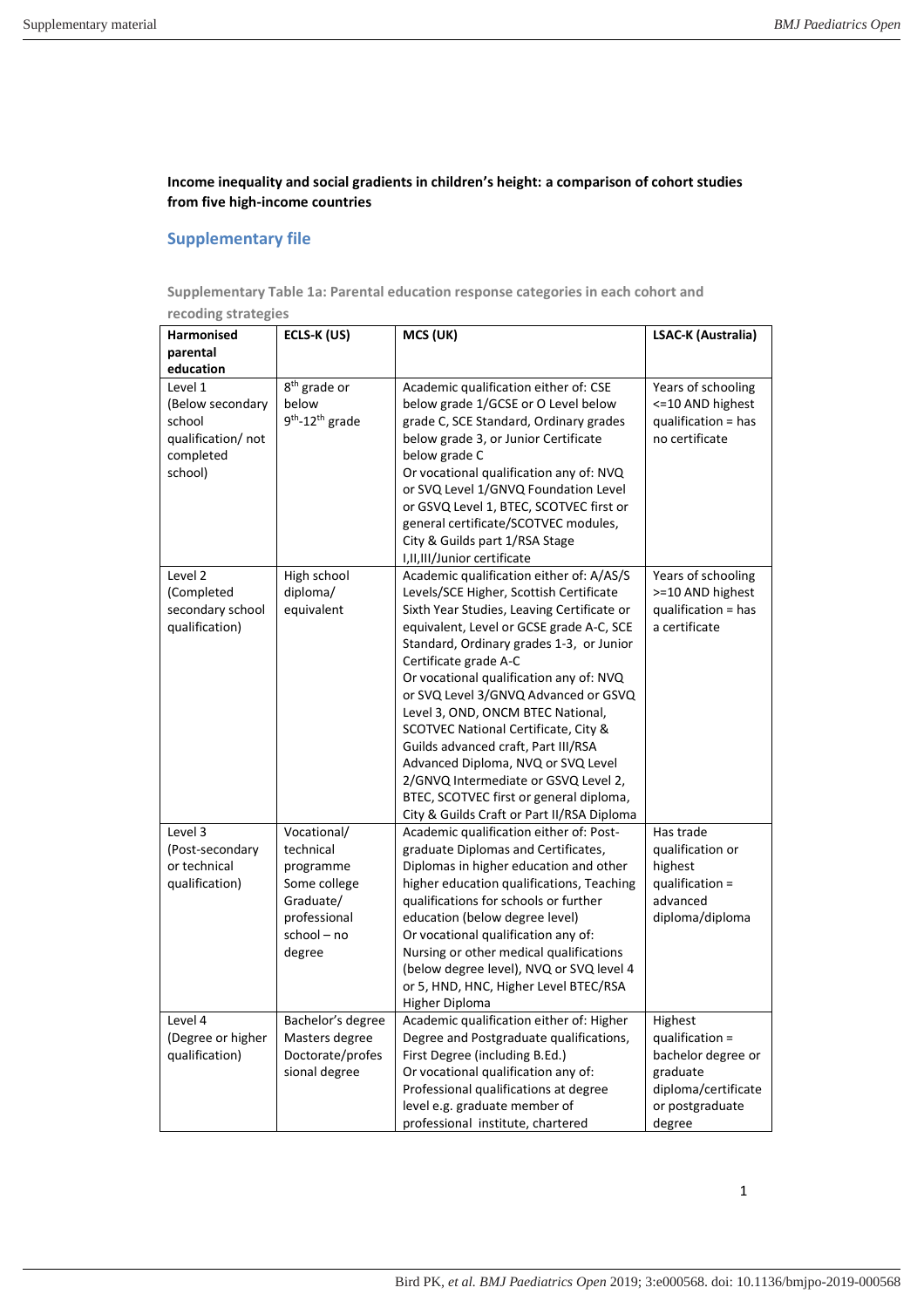## accountant or surveyor

**Supplementary Table 1b: Parental education response categories in each cohort and recoding strategies** 

| <b>Harmonised parental</b><br>education variable           | <b>GenerationR (Netherlands)</b>                                                                                                                                                                                                               | <b>ABIS (Sweden)</b>                                                                                         |
|------------------------------------------------------------|------------------------------------------------------------------------------------------------------------------------------------------------------------------------------------------------------------------------------------------------|--------------------------------------------------------------------------------------------------------------|
| Level 1(Completed<br>secondary school<br>qualification)    | No primary school completed<br>Primary school completed (elementary<br>education)<br>Special/remedial primary education (ZMOK,<br>MLK, ZMLK, BLO, LOM)<br>Special secondary education (VSO-LOM, VSO-<br>MLK)<br>Pre-vocational education (VBO) | Grundskola (elementary/<br>secondary school)                                                                 |
| Level 2 (Lower<br>technical/vocational<br>qualification)   | Lower vocational education / secondary<br>general education (VMBO, MAVO, MULO)<br>General secondary education (HAVO, VWO,<br>HBS, MMS, lyceum, atheneum, gymnasium)                                                                            | Gymnasium, praktisk linje<br>(senior high school -<br>practical)                                             |
| Level 3 (Higher<br>technical/theoretical<br>qualification) | Senior secondary vocational education (MBO,<br>apprenticeship training)<br>Higher professional education (HBO)                                                                                                                                 | Gymnasium, teoretisk linje<br>(senior high school -<br>theoretical)<br>Folkhögskola (residential<br>college) |
| Level 4 (Degree or higher<br>qualification)                | University degree (WO)                                                                                                                                                                                                                         | Högskolautbildning<br>högskole/univ-utbildning<br>(college/university)                                       |

**Supplementary Table 2a: Unadjusted gradients in child height by highest parental education level** 

|                  | <b>ECLS-K</b><br>(US) |       | <b>MCS</b><br>(UK) |       | LSAC-K<br>(Australia) |       | <b>GenerationR</b><br>(Netherlands) |       | <b>ABIS</b><br>(Sweden) |       |
|------------------|-----------------------|-------|--------------------|-------|-----------------------|-------|-------------------------------------|-------|-------------------------|-------|
|                  |                       |       |                    |       |                       |       |                                     |       |                         |       |
|                  | n                     | mean  | n                  | mean  | n                     | mean  | n                                   | mean  | n                       | mean  |
| Girls            |                       |       |                    |       |                       |       |                                     |       |                         |       |
| Level 1 (lowest) | 127                   | 111.7 | 876                | 109.1 | 147                   | 107.6 | 74                                  | 118.2 | 58                      | 112.5 |
| Level 2          | 974                   | 112.6 | 2498               | 109.9 | 502                   | 107.7 | 371                                 | 118.4 | 606                     | 113.5 |
| Level 3          | 1721                  | 113.1 | 660                | 110.0 | 663                   | 108.1 | 456                                 | 118.4 | 1053                    | 113.3 |
| Level 4          | 1697                  | 113.3 | 1912               | 110.7 | 741                   | 108.4 | 869                                 | 118.7 | 1585                    | 113.8 |
| (highest)        | 4519                  | 113.0 | 5946               | 110.1 | 2053                  | 108.0 | 1770                                | 118.5 | 3302                    | 113.6 |
| Total            |                       |       |                    |       |                       |       |                                     |       |                         |       |
| <b>Boys</b>      |                       |       |                    |       |                       |       |                                     |       |                         |       |
| Level 1 (lowest) | 159                   | 113.4 | 873                | 110.0 | 129                   | 108.6 | 94                                  | 119.7 | 77                      | 113.5 |
| Level 2          | 1042                  | 113.6 | 2688               | 110.7 | 525                   | 108.9 | 367                                 | 119.3 | 705                     | 114.4 |
| Level 3          | 1720                  | 114.1 | 683                | 111.2 | 705                   | 108.9 | 451                                 | 119.0 | 1154                    | 114.5 |
| Level 4          | 1843                  | 114.6 | 1992               | 111.8 | 779                   | 109.3 | 830                                 | 119.3 | 1726                    | 114.6 |
| (highest)        | 4764                  | 114.2 | 6236               | 111.0 | 2138                  | 109.0 | 1742                                | 119.2 | 3662                    | 114.5 |
| Total            |                       |       |                    |       |                       |       |                                     |       |                         |       |

Note: Numbers are unweighted, means are weighted (unweighted in GenerationR and ABIS).